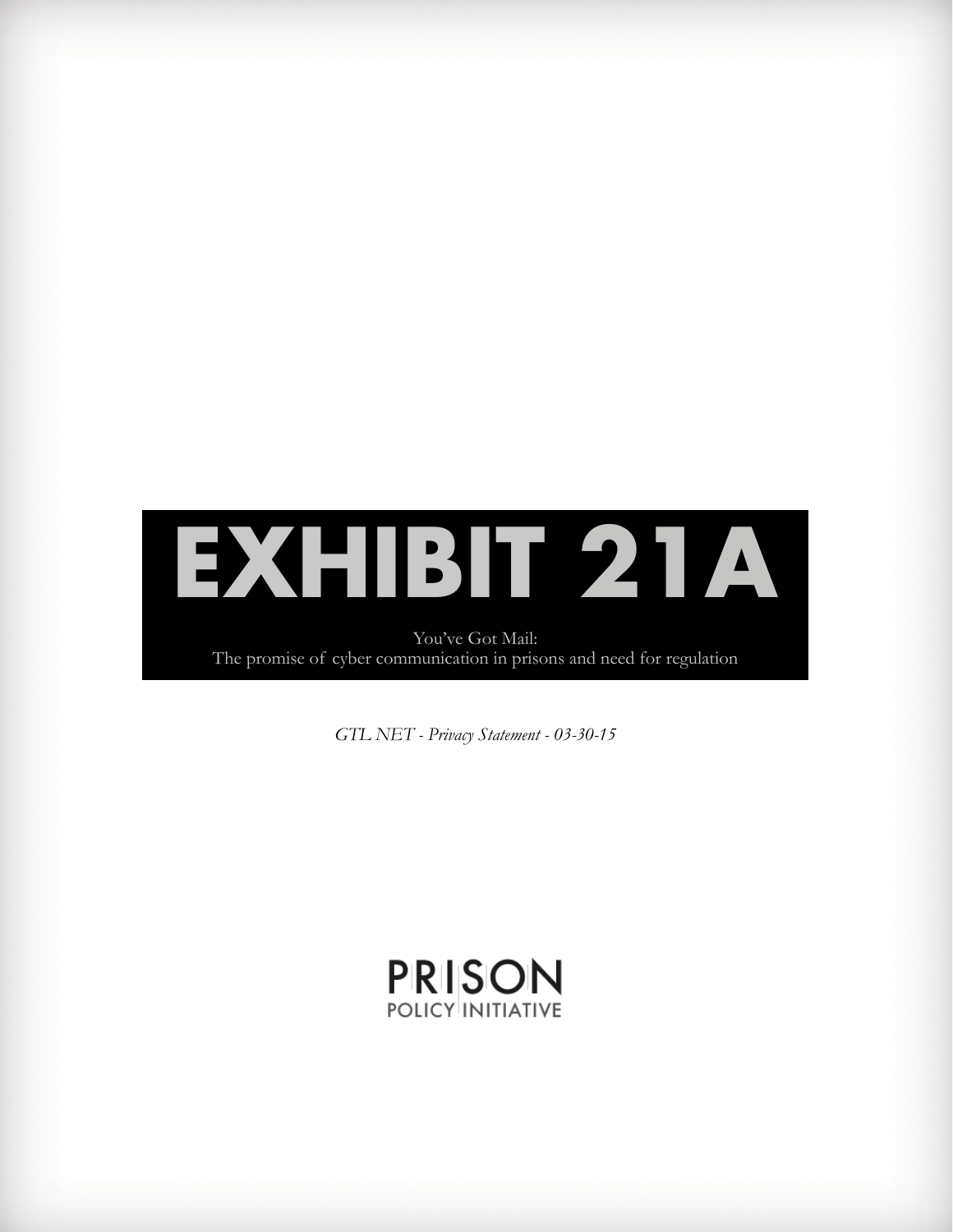#### **Privacy Statement**

### **Effective Date: March 30, 2015**

Global Tel\*Link Corporation is the owner and operator of the gtl.net website ("Site") on which this Privacy Statement is posted. This Privacy Statement applies to information gathered by Global Tel\*Link Corporation ("GTL"), or one of its affiliates (individually "Affiliate" and collectively "Affiliates") in connection with your use of the Site and your use of any of the products and services that GTL or any Affiliate provide, including My Phone Account, Offender Trust Fund, Send An Email, Offender Phone Account, and any related mobile applications (the Site and these products, services and mobile applications will be referred to in this Privacy Statement as the "Service"). This Privacy Statement is only applicable as of and following the Effective Date posted above. This Privacy Statement is part of, and is governed by, the [Terms of Use](http://www.gtl.net/wp-content/uploads/2015/04/GTL%20NET%20Terms%20of%20Use%2003-30-2015.pdf) set forth in the Site. For purposes of this Privacy Statement, "we", "us" or "our" refers to GTL and any Affiliate where the Affiliate or its products or services are implicated.

It is our policy to use the information we collect about you from the Service in a manner that is consistent with this Privacy Statement. Accordingly, this Privacy Statement advises you about the types of information we collect when you use the Service and how we may use that information.

## **The Service is not intended for visitors that are under eighteen (18) years of age. We do not knowingly solicit or collect information from individuals who are not at least eighteen (18) years old.**

By using the Service, or clicking the "accept" button when you register to use the Service through the Site or are otherwise prompted to do so, you agree to be bound by the terms of this Privacy Statement.

If you create an account to use the Service other than through the Site, and if you do not agree with or consent to the terms of this Privacy Statement, you will have thirty (30) days from the date you create the account with us to cancel the account. If you decide that you want to cancel the account within this thirty (30) day period, please contact our Customer Service team using the information supplied through the "Contact Us" link on the Site. If you cancel your account within the applicable thirty (30) day period we will provide you with a refund of any fees you have paid and have not used in connection with the Service at the time of cancellation.

## **A. Information Collection by Us**

**1. Information We Directly Collect from You**. We directly collect the following types of information that you voluntarily provide to us through the Service:

- Contact Information. We may collect information from you that can be used to personally identify and/or contact you. Contact information collected through the Service may include your name, telephone number, physical address, mailing address, billing address, or email address.
- Other Personal Information. In addition to contact information, we may collect other personal information from you that may be associated with your contact information. Other personal information collected through the Service may include your birth date, credit card or other financial account information, and your username and password.
- Offender Information. If you are a friend or family member of an offender, we may also collect information from you about the identity of offender(s) receiving funds from you, or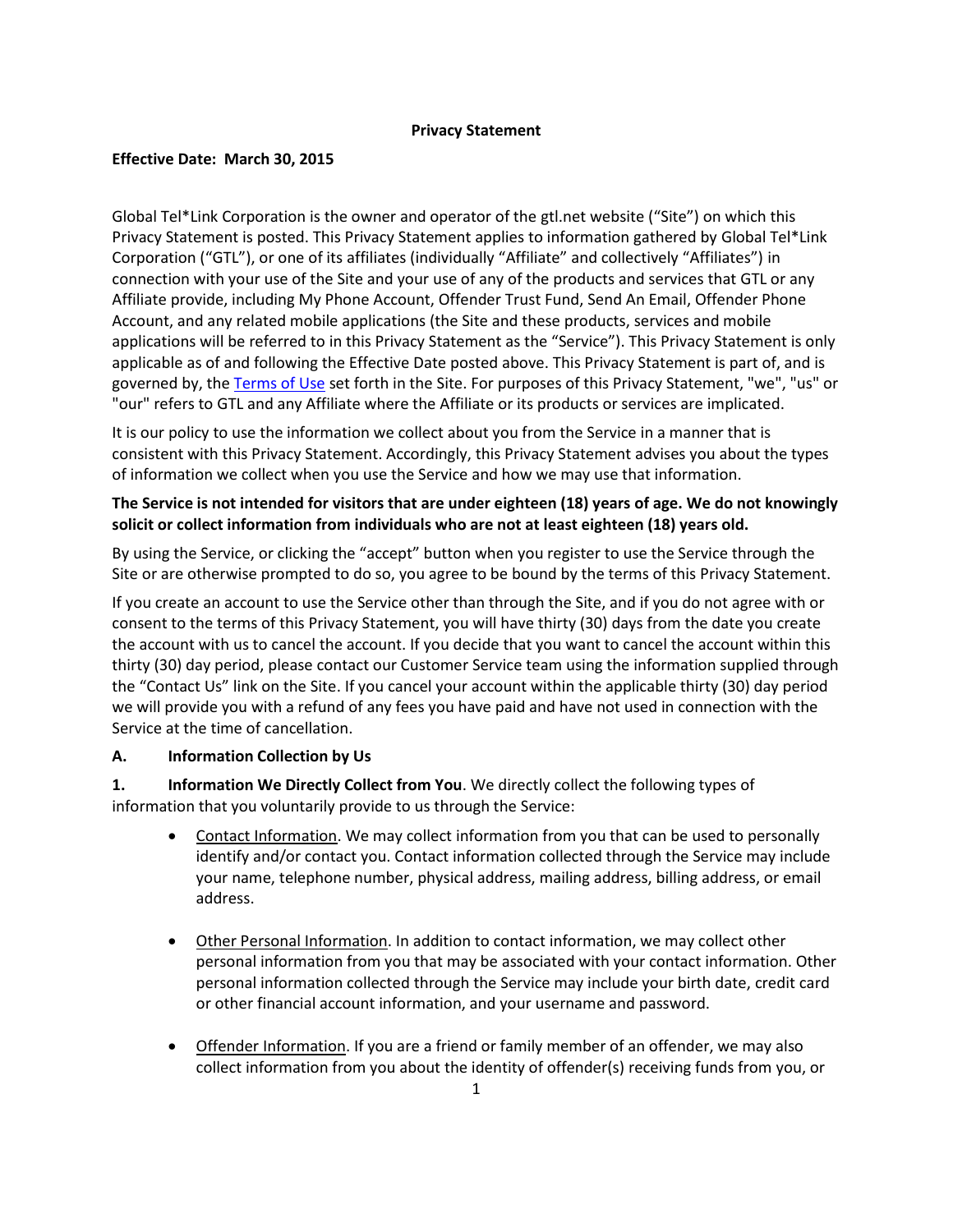who you communicate with, through the Service. If you provide this information, you represent and warrant that you have all necessary rights and authority to provide information about the applicable offender(s) in connection with the Service and agree that you shall be solely liable in connection with your disclosure of any information regarding offender(s) in connection with the Service.

**2. How We Directly Collect Information from You**. There are a number of different ways that we directly collect information from you. These may include:

- Registration. In order to access our products and services you will need to register with the Service. You may register with the Service either through the Site or by phone when you speak with one of our authorized customer service representatives or use our automated voice service. As part of the registration process you may be asked to provide your name, mailing address, phone number, and email address, and to create a user name and password.
- Purchases. If you wish to purchase products or services through the Service, we will require sufficient information to complete your purchase, including your credit card or other payment card information.
- Communications From You. If you send any personal communication or correspondence, by any means, to the Service, or to any of our employees, agents or representatives, the Service may collect additional information regarding that communication and include that information in our customer database.

# **3. Information that We Automatically Collect from You when You Use the Site or our Mobile Applications.**

**• Use of Cookies and Web Beacons**. We (or service providers on our behalf) may automatically collect information from you when you use the Site using "cookies" or "web beacons". Cookies are small amounts of data that are stored within your computer's or mobile device's Internet browser and that are accessed and recorded by the websites that you visit, as well as by the companies that place advertising on websites, so that they can recognize the same browser navigating online at a later time. Web beacons are web page elements that can recognize certain types of information on your computer or mobile device such as cookies and the time and date of a page viewed.

Information that may be collected by cookies and web beacons when you use the Site may include, without limitation:

- o the pages you visit within the Site;
- o the date and time of your visit to the Site;
- o the amount of time you spend using the Site;
- o the websites you visit before or after visiting the Site;
- $\circ$  the Internet Protocol (IP) address used to connect your computer or mobile device to the Internet;
- $\circ$  your computer or mobile device and connection information such as your browser type and version, operating system and platform; and/or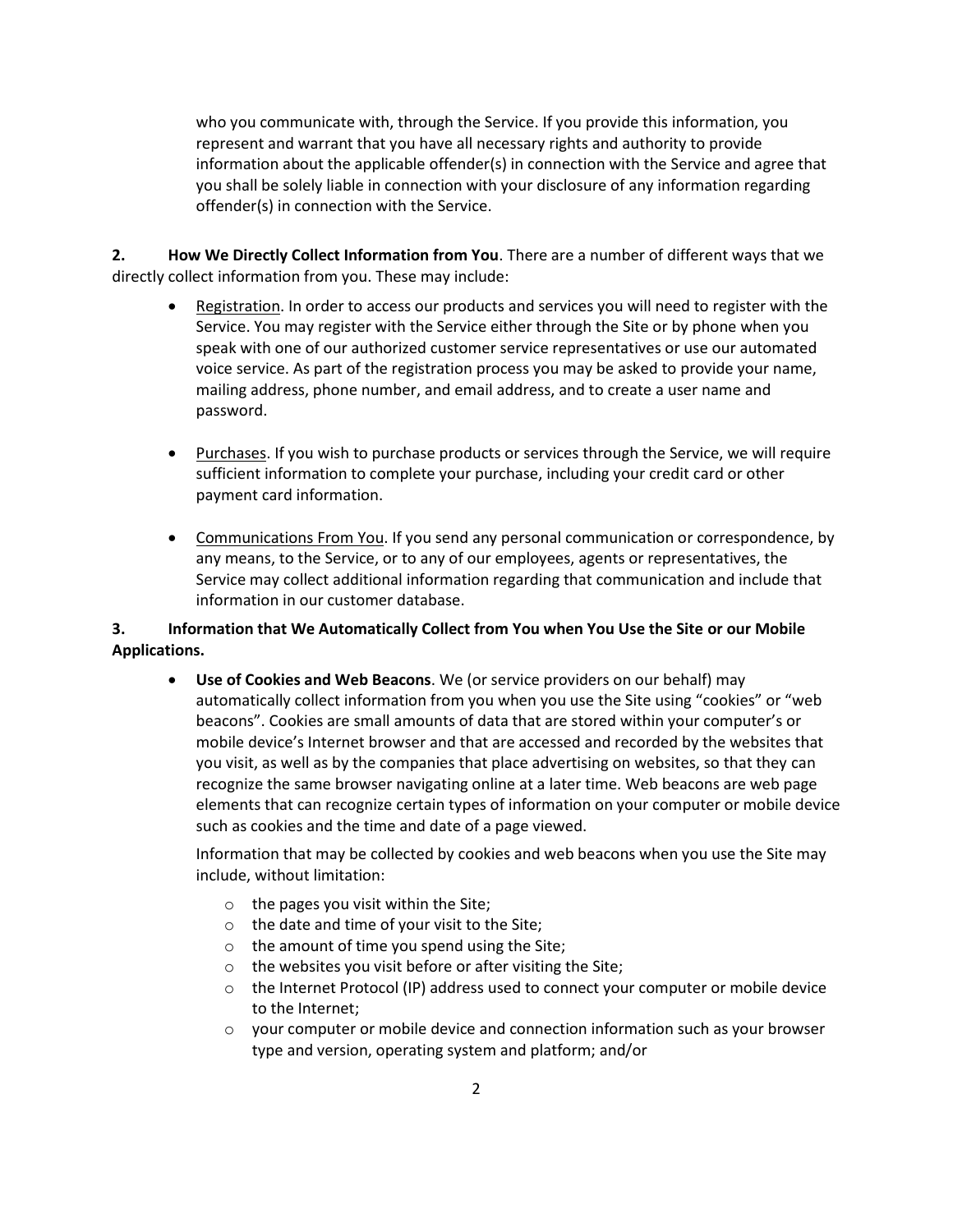o your purchase history.

You may be able to set your browser to reject cookies or to notify you when you are sent a cookie. You can also purchase and download software that will allow you to use the Service without providing the information gathered by cookies. You are welcome to use the Service if you use this type of software, but your experience while visiting the Service may not be optimal.

**• Location Information We Collect through Mobile Applications.** In addition, if you access the Service through one of our mobile applications, we may also be able to identify the location of your mobile device. You may choose not to share your location details with us by adjusting your mobile device's location services settings, or otherwise declining to provide access to your location when prompted to do so. For instructions on changing the relevant settings, please contact your service provider or mobile device manufacturer. If you choose not to share your location details with us, you may be denied access to the mobile application.

**4. Information that We Collect when You Receive a Phone Call through the Service**. We collect the location of your phone to help ensure accurate billing practices as well as for correctional facilities safety, security and investigative purposes.

**Important Message from your Cellular Provider (AT&T, Cricket, Sprint, T-Mobile, Verizon Wireless and others)**. The Service is not a Cellular Provider application. If you use the Service, it may require your Cellular Provider to disclose your customer information, including mobile phone location information, to us or some other third party. By providing your consent through the opt-in process described below, you authorize your Cellular Provider to disclose your information to us and to third parties to enable the Service. Please review this Privacy Policy and our Terms of Use, located at https://www.connectnetwork.com/learnmore/TermsOfUse.jsp for more information about how the Service will collect, access, use or disclose your information. If you aren't comfortable with the terms of this Privacy Policy or our Terms of Use, you should not use the Service. You acknowledge and agree that (1) your relationship with us is separate from your relationship with your Cellular Provider; (2) your Cellular Provider is not responsible for the Service; and (3) you will hold harmless your Cellular Provider and its subsidiaries, affiliates, officers, employees, agents, successors and assigns from any judgments, claims, actions, losses, liabilities or expenses arising from or attributable to the Service or our acts or omissions.

You will be advised through a prompt on calls placed from an inmate at a correctional facility to your phone that your phone location information will be obtained. By accepting the call, you agree to have your phone location obtained for 60 minutes after you accept the call. Your location will not be obtained if you do not accept the call. The location information collected in connection with each call will only be stored for one year from the date of the call and then deleted from our records. If you would like to opt out of having your phone location information obtained for any time remaining between when you terminate your call with the inmate and the above referenced 60 minute period, please call 1-800-483-8314.

**5. Information that You Choose to Provide.** You may have the option to post reviews of our products and services on the Site. Any review that you post may be viewed by other users of the Service. If you elect to post a review we recommend that you do not post any contact information or other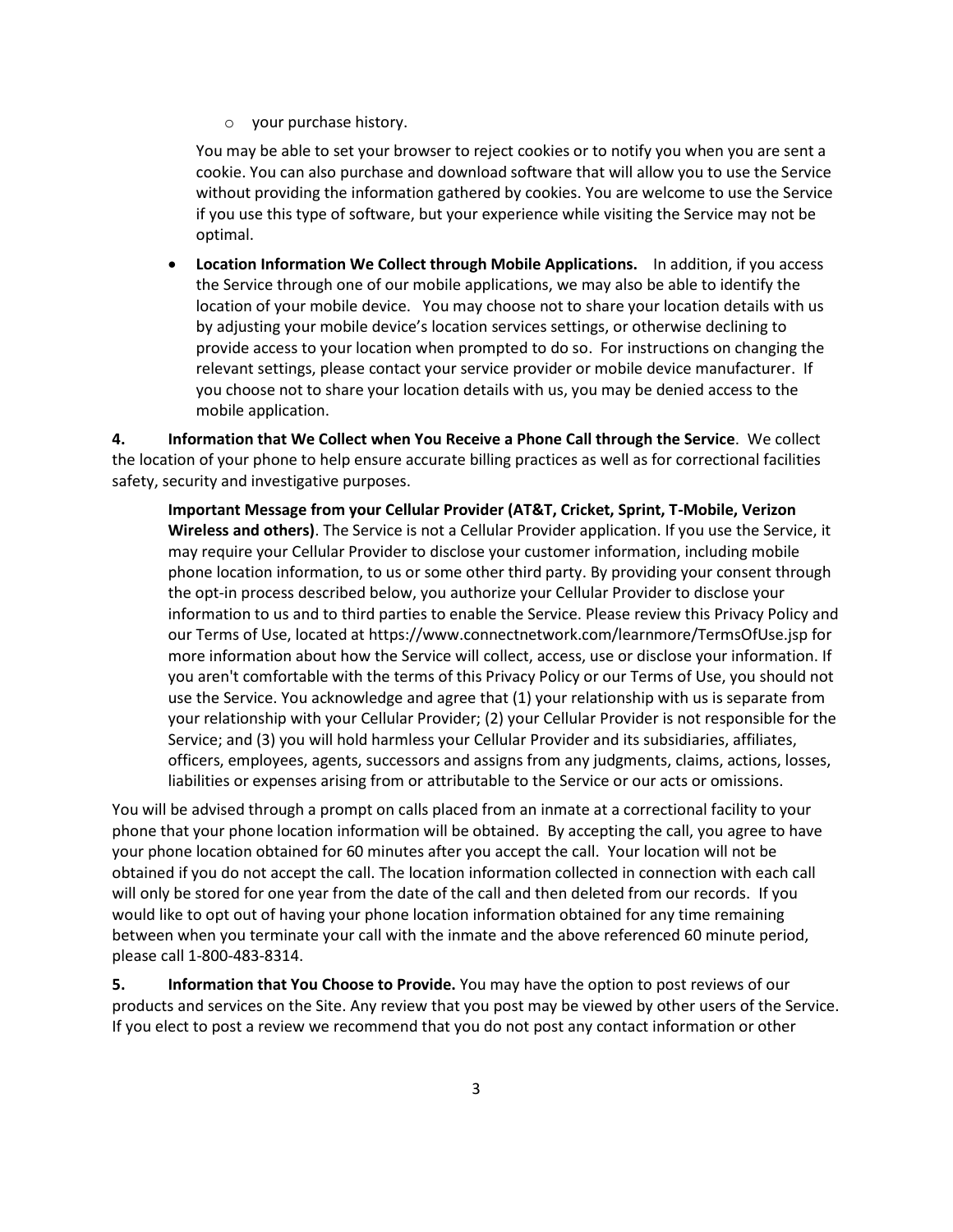information that you do not want to make publicly available. You are solely responsible for any loss of privacy or other harm resulting from the content you post as part of a product review.

#### **B. Information Collection by Third Parties**

If you visit the Site from a third-party website the third-party website may give you a unique code, cookie or graphic which will uniquely identify you. This will only happen if you link directly from a third party website to the Site. Your activities on the Site while this type of code is active may be reported back to the third party website. The presence of a third party navigation bar at the top of any page on the Site is an indication that the third party website may be able to see your activity on the Site.

The Site may also include third-party advertising, links to other websites, and other content from third-party businesses. These third-party sites, businesses, and advertisers, may use web beacons and cookies to measure the effectiveness of their ads, personalize or optimize advertising content and to track users who click on the links made available through the Site. These third-parties may use persistent identifiers to track the actions of users online over time and across different websites or platforms to deliver targeted electronic advertisements to an individual user. We do not have access to or control over web beacons, cookies or persistent identifiers that these third parties may use. We are not responsible for the privacy practices or the content of these third-party websites. You are encouraged to review the privacy policies of the different websites you visit. For information about how tracking works for online advertising purposes you can visit http://www.aboutads.info/choices.

Some third-party advertising companies may provide a mechanism to opt-out of their technology. For more information about the opt-out process, you may visit the Network Advertising Initiative website, available a[t http://www.networkadvertising.org/managing/opt\\_out.asp.](http://www.networkadvertising.org/managing/opt_out.asp)

We may also use third party analytics software providers to gather and analyze anonymous information about users of the Site. These third party providers may use cookies to collect information about your purchase history, the content you view, what websites you visit immediately prior to and after visiting the Site, and your system information. The information gathered by these third party providers about your use of the Site may be transmitted to and stored by these third party providers. If we use these third party providers, the information collected about you by these third party providers would allow us to analyze your use of the Site and the Service.

**C**. **Do Not Track Requests**. Your Internet browser may allow you to adjust your browser settings so that "do not track" requests are sent to the websites that you visit. However, we will not disable tracking technology that may be active on the Site in response to any "do not track" requests that we receive from your browser.

**D. How We Use the Information We Collect**. We may use information collected from or about you for any of the following purposes:

- to manage and service your account;
- to contact you when necessary about your account or your use of our services;
- to comply with regulatory requirements for the maintenance of records;
- to send you by mail, phone, text or email, information and promotional materials about our products and services as well as our company in general;
- to send you by mail, phone, text or email, information and promotional materials from our marketing partners and other third parties;
- to deliver targeted display advertisements and offers by email;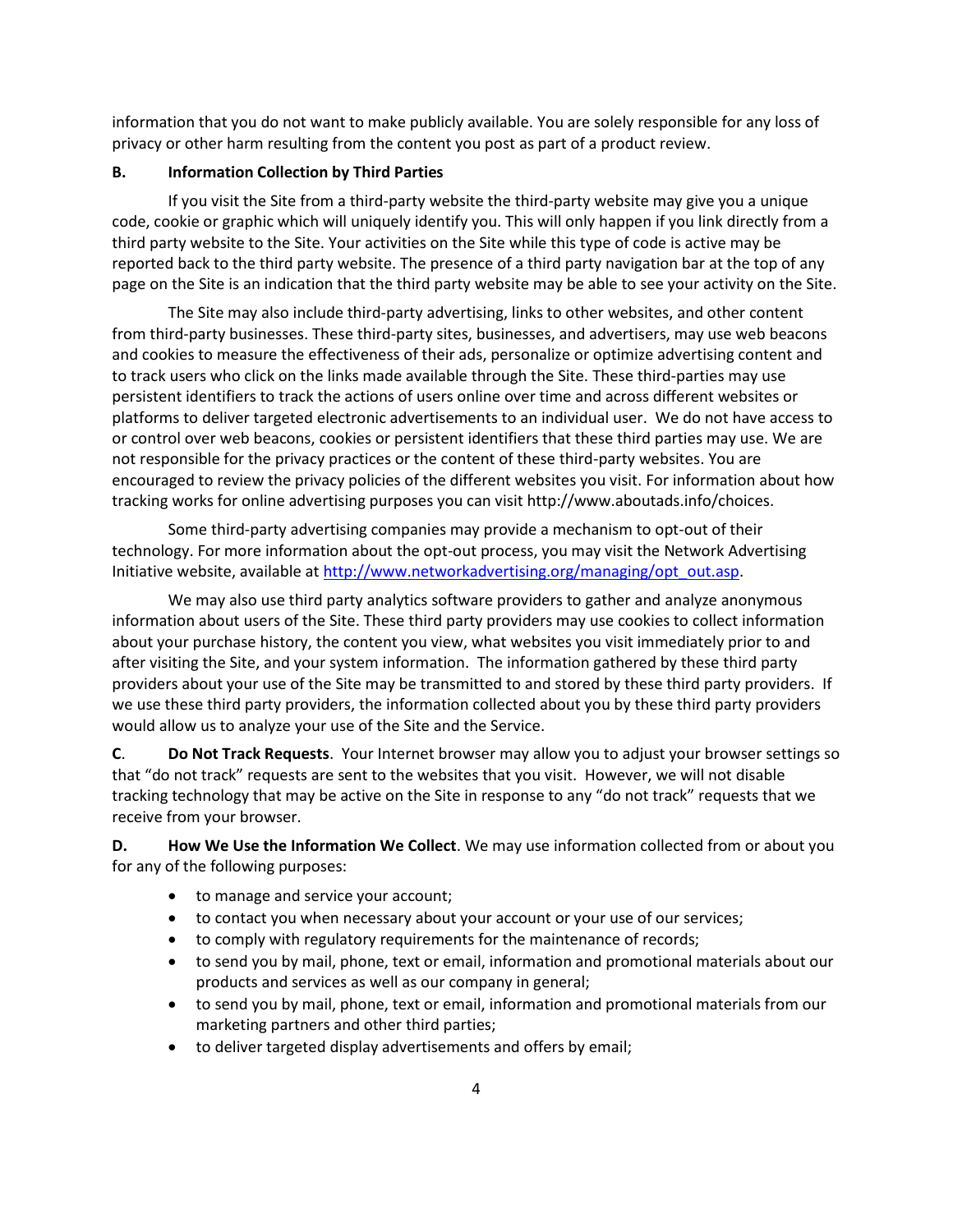- $\bullet$  to help diagnose problems with our server;
- to administer our Site;
- $\bullet$  to conduct internal reviews of our Service;
- to help us better understand visitors' uses of our Service;
- to protect the security or integrity of our Service; and
- for any other business or marketing purposes that are not inconsistent with the terms of this Privacy Statement.

We may also combine information we collect about you through the Service with other information about you that we receive from third party sources. By way of example and not limitation, we may use a change of address or other list service to ensure that our records for your account are accurate.

**E. How We Share Your Information with Third Parties**. We may share the information we collect in connection with the Service with the following third parties:

- 1. **Correctional Facilities and Law Enforcement**: We may share contact information you provide, or location information we collect from your computer or mobile device, with correctional facilities or other law enforcement personnel upon their request. We may also share information concerning any payment transaction completed through the Service including, without limitation, the identities of the parties contributing and receiving payment under the transaction and the amount of the payment, with correctional facilities or other law enforcement personnel upon their request.
- 2. **Service Providers**: We may share your information with our third party distributors, vendors, suppliers and other services providers who provide services to us or on our behalf, such as operating and supporting the Service, analyzing data, performing marketing or consulting services, assisting us with the preparation and mailing of our business and marketing communications, and with service processing and fulfillment functions. For example, we may disclose your billing information to payment processors when you add money to your account or conduct other financial transactions through the Service.
- 3. **Marketing Partners**: We may occasionally provide your information to marketing partners or other third parties that may then contact you with marketing and other information about products, services, or publications in which we believe you may have an interest.
- 4. **Third Party Analytics Providers**. We may also share your information with third parties who conduct marketing studies and data analytics. These third parties may combine your information with the information of other consumers for purposes of conducting these studies and/or analytics.
- 5. **Our Affiliates**: We may share some or all of your information with our parent company, subsidiaries and corporate affiliates, joint venturers, or other companies under common control with us. We will require these entities to comply with the terms of this Privacy Statement with regard to their use of your information.
- 6. **Transfer or Assignment in Connection with Business Transfers or Bankruptcy**: In the event of a merger, acquisition, bankruptcy or other sale of all or a portion of our assets, any user information owned or controlled by us may be one of the assets transferred to third parties. We reserve the right, as part of this type of transaction, to transfer or assign your information and other information we have collected from users of the Service to third parties. Other than to the extent ordered by a bankruptcy or other court, the use and disclosure of all transferred user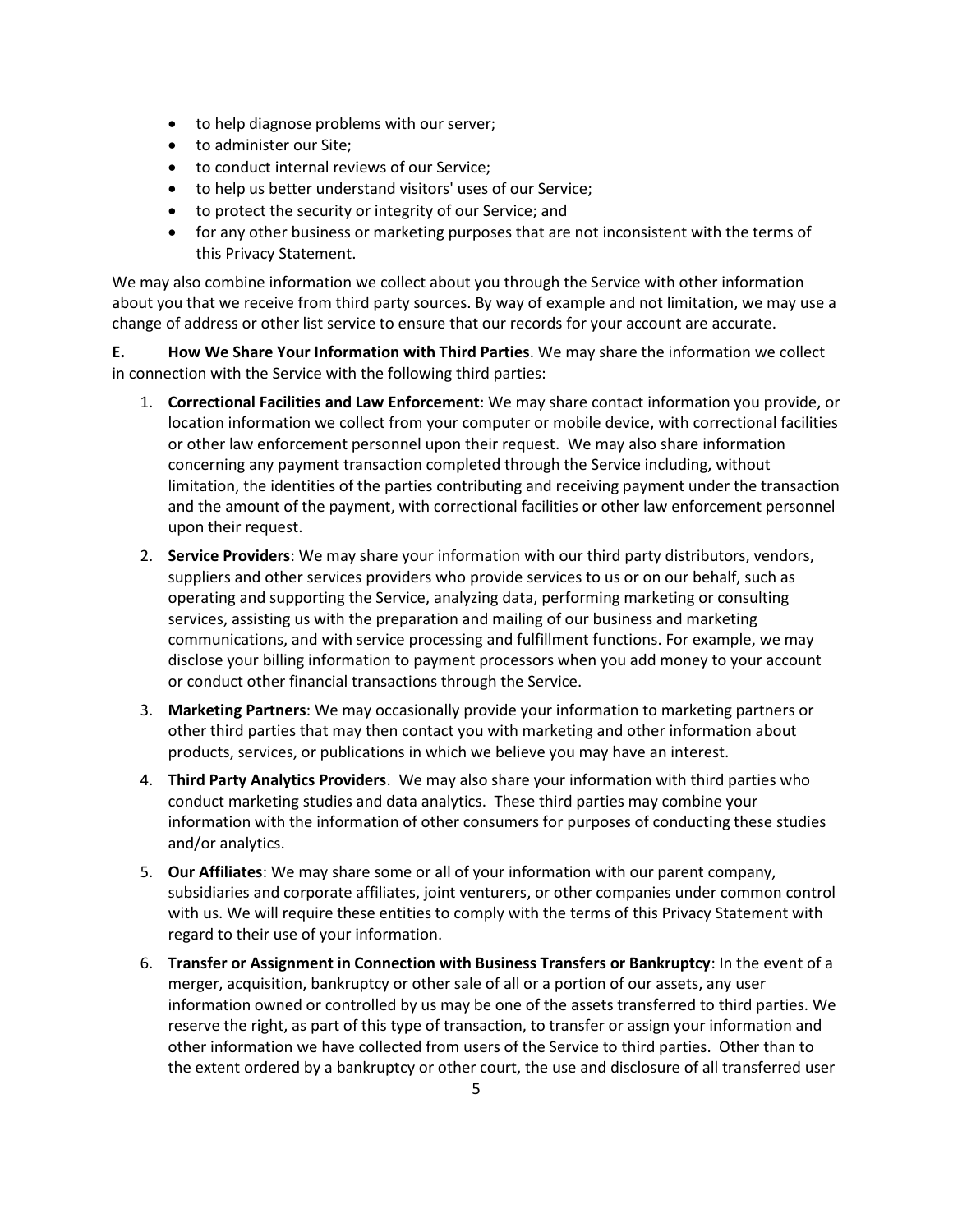information will be subject to this Privacy Statement. However, any information you submit or that is collected after this type of transfer may be subject to a new privacy policy adopted by the successor entity.

- 7. **Response to Subpoenas or Court Orders or to Protect Rights and to Comply with Our Policies**: To the extent permitted by law, we will disclose your information to government authorities or third parties if: (a) required to do so by law, or in response to a subpoena or court order; (b) we believe in our sole discretion that disclosure is reasonably necessary to protect against fraud, to protect our property or other rights or those of other users of the service, third parties or the public at large; or (c) we believe that you have abused the Service by using it to attack other systems or to gain unauthorized access to any other system, to engage in spamming or otherwise to violate applicable laws or in violation of our Terms of Use. You should be aware that, following disclosure to any third party, your information may be accessible by others to the extent permitted or required by applicable law.
- 8. **Aggregate Information**: We may share information relating to users of the Service with affiliated or unaffiliated third parties on an anonymous, aggregate basis. While this information will not identify you personally, in some instances these third parties may be able to combine this aggregate information with other data they have about you, or that they receive from third parties, in a manner that allows them to identify you personally.

#### F. **How We Protect Your Information**

- 1. **Security Measures**: We have implemented reasonable physical, electronic, and procedural safeguards to protect the information we have collected about you through the Service from unauthorized use, misuse, disclosure, loss and alteration. You must understand, however, that we cannot guarantee the absolute security of your information, and that no networked system or Internet transmission is totally secure. We assume no responsibility or liability if any information relating to you is intercepted and/or used by an unintended recipient.
- 2. **Limiting Access by Our Employees**: Our employees are limited in the access they have to information about you to what is reasonably necessary to complete their responsibilities, to maintain your accounts, to complete a transaction that you authorized, to notify you of new services, or otherwise meet your needs, consistent with this Privacy Statement.
- 3. **Monitoring and Reporting by You**: We encourage you to help us protect your information and to keep your information accurate. Please do not disclose your social security number, your account number(s), your access code(s), or other information related to your account(s) to anyone with whom you are not familiar or would not trust with this information. We also ask that you promptly review any account statements we provide to you. If you suspect someone has made unauthorized transactions using your account, or if you believe that information about your account is not accurate, please contact our Customer Service team immediately using the information supplied through the "Contact Us" link on the Site.

G. **Correcting/Updating Your Information**. If your name, email address, mailing address, telephone number or other contact information that you provide to us changes, you may update, correct or omit the relevant information by contacting our Customer Service team using the information supplied through the "Contact Us" link on the Site.